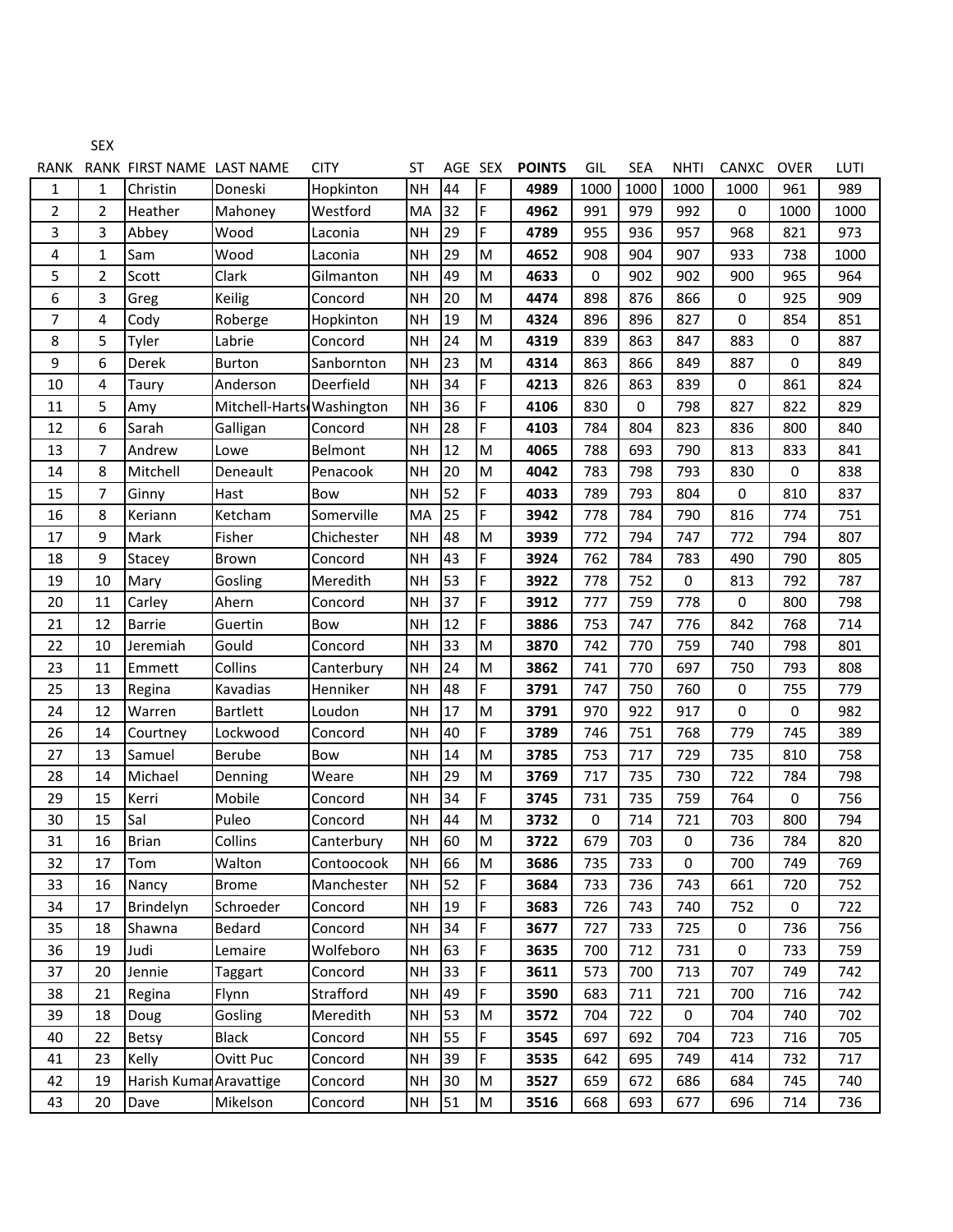| 44 | 21 | Michael               | Dowd                     | Hooksett   | <b>NH</b> | 53 | M  | 3506 | 657         | 683 | 684 | 0           | 725 | 757 |
|----|----|-----------------------|--------------------------|------------|-----------|----|----|------|-------------|-----|-----|-------------|-----|-----|
| 45 | 22 | Robert                | Knight                   | Hopkinton  | <b>NH</b> | 71 | M  | 3495 | 661         | 707 | 698 | 675         | 693 | 722 |
| 46 | 24 | Claire                | <b>Bilik</b>             | Milford    | <b>NH</b> | 19 | F  | 3491 | 684         | 696 | 694 | 733         | 684 | 671 |
| 47 | 23 | Simon                 | Doneski                  | Hopkinton  | <b>NH</b> | 15 | M  | 3481 | 845         | 841 | 0   | 885         | 0   | 910 |
| 48 | 24 | Kevin                 | <b>Trager</b>            | Salisbury  | <b>NH</b> | 48 | M  | 3472 | 662         | 667 | 649 | 683         | 720 | 740 |
| 49 | 25 | Heather               | Letson                   | Manchester | <b>NH</b> | 45 | F  | 3470 | 687         | 703 | 703 | 693         | 676 | 684 |
| 50 | 26 | Bianca                | Acebron Peco             | <b>Bow</b> | <b>NH</b> | 23 | F  | 3457 | 583         | 608 | 649 | 937         | 662 | 601 |
| 51 | 25 | Graham                | Hayslip                  | Canterbury | <b>NH</b> | 24 | M  | 3449 | 856         | 0   | 863 | $\mathbf 0$ | 865 | 865 |
| 53 | 27 | Karen                 | Bergquist                | Bow        | <b>NH</b> | 36 | F  | 3440 | 645         | 664 | 683 | 703         | 693 | 697 |
| 52 | 26 | Andrew                | Bengtson                 | Concord    | <b>NH</b> | 39 | M  | 3440 | 838         | 839 | 0   | 0           | 885 | 878 |
| 54 | 27 | lan                   | West                     | Concord    | <b>NH</b> | 32 | M  | 3424 | 654         | 661 | 685 | $\mathbf 0$ | 721 | 703 |
| 55 | 28 | Daniel                | <b>Broussard</b>         | Concord    | <b>NH</b> | 28 | M  | 3413 | 651         | 693 | 680 | 691         | 0   | 698 |
| 56 | 29 | Charles               | Bourgault                | Bow        | <b>NH</b> | 54 | M  | 3401 | 622         | 661 | 663 | 654         | 710 | 713 |
| 57 | 30 | Luke                  | Berube                   | <b>Bow</b> | <b>NH</b> | 12 | M  | 3394 | 636         | 713 | 597 | 626         | 744 | 675 |
| 58 | 28 | Mary                  | Fiske                    | Hopkinton  | <b>NH</b> | 56 | F  | 3384 | 679         | 669 | 671 | 672         | 669 | 693 |
| 59 | 29 | Claire                | Lund                     | Concord    | <b>NH</b> | 42 | F  | 3383 | 600         | 634 | 676 | 683         | 704 | 686 |
| 60 | 30 | Susan                 | Veters                   | Bedford    | <b>NH</b> | 55 | F  | 3383 | 682         | 689 | 0   | 677         | 627 | 708 |
| 61 | 31 | Rebecca               | <b>Dugas</b>             | Epsom      | <b>NH</b> | 41 | F  | 3376 | 628         | 652 | 677 | 674         | 691 | 682 |
| 62 | 31 | Damian                | Petry                    | New London | <b>NH</b> | 52 | M  | 3373 | 677         | 686 | 661 | 657         | 675 | 674 |
| 63 | 32 | Laurel                | Horne                    | Concord    | <b>NH</b> | 50 | F. | 3360 | 662         | 648 | 696 | 674         | 680 | 616 |
| 64 | 32 | Paul                  | Clark                    | Bow        | <b>NH</b> | 62 | M  | 3356 | 647         | 663 | 652 | 635         | 700 | 694 |
| 65 | 33 | Devyn                 | Saucier                  | Concord    | <b>NH</b> | 17 | F  | 3353 | 646         | 672 | 718 | 0           | 637 | 680 |
| 66 | 34 | Shannon               | Nickerson                | Hillsboro  | <b>NH</b> | 40 | F  | 3328 | 661         | 672 | 0   | 696         | 673 | 626 |
| 67 | 33 | Chris                 | Hanson                   | Deerfield  | <b>NH</b> | 32 | M  | 3327 | 584         | 645 | 669 | $\mathbf 0$ | 737 | 692 |
| 68 | 35 | <b>Brigid</b>         | McNamee                  | Concord    | <b>NH</b> | 54 | F  | 3324 | 669         | 675 | 666 | 658         | 656 | 648 |
| 69 | 36 | Margaret              | <b>Burns</b>             | Bow        | <b>NH</b> | 60 | F  | 3313 | 643         | 653 | 0   | 660         | 675 | 682 |
| 70 | 34 | Robert                | Beaulac                  | Concord    | <b>NH</b> | 61 | M  | 3307 | 557         | 642 | 625 | 653         | 702 | 685 |
| 71 | 37 | Maureen               | Dunn                     | Concord    | <b>NH</b> | 39 | F  | 3299 | 644         | 659 | 0   | 684         | 668 | 644 |
| 72 | 38 | Kara                  | <b>Buxton</b>            | Canterbury | NH        | 42 | F  | 3293 | 686         | 671 | 659 | 665         | 0   | 612 |
| 73 | 39 | <b>Brandy</b>         | Cassada                  | Allenstown | <b>NH</b> | 35 | F  | 3288 | 632         | 619 | 666 | 693         | 0   | 678 |
| 74 | 40 | Michelle              | Groleau                  | Gilford    | <b>NH</b> | 35 | F  | 3281 | 660         | 649 | 666 | 635         | 0   | 671 |
| 75 | 41 | Amy                   | Schmitz-Micha Manchester |            | <b>NH</b> | 42 | F  | 3264 | 648         | 648 | 643 | 662         | 655 | 651 |
| 76 | 42 | Holly                 | Laroche                  | Deerfield  | <b>NH</b> | 49 | F  | 3256 | $\mathbf 0$ | 656 | 649 | 673         | 656 | 622 |
| 77 | 35 | Gabriel               | Coville                  | Windham    | <b>NH</b> | 12 | M  | 3250 | 619         | 639 | 670 | 0           | 695 | 627 |
| 78 | 36 | Tom                   | Raffio                   | Bow        | <b>NH</b> | 58 | M  | 3245 | 574         | 603 | 607 | 632         | 711 | 692 |
| 79 | 37 | Tom                   | Dunigan                  | Deerfield  | <b>NH</b> | 56 | M  | 3244 | 617         | 631 | 641 | 646         | 709 | 559 |
| 80 | 38 | <b>Brian</b>          | Saucier                  | Concord    | <b>NH</b> | 44 | M  | 3234 | 541         | 629 | 644 | 612         | 690 | 659 |
| 81 | 43 | Michele Bart Bartlett |                          | Loudon     | <b>NH</b> | 53 | F  | 3233 | 623         | 618 | 651 | 654         | 649 | 656 |
| 82 | 44 | Kathryn               | Losik                    | Manchester | <b>NH</b> | 27 | F  | 3221 | 636         | 632 | 686 | $\pmb{0}$   | 642 | 625 |
| 83 | 45 | Jennifer              | Saucier                  | Concord    | <b>NH</b> | 43 | F  | 3219 | 613         | 616 | 626 | 659         | 641 | 677 |
| 84 | 39 | Michael               | Clark                    | Bow        | <b>NH</b> | 58 | M  | 3183 | 363         | 680 | 691 | $\pmb{0}$   | 734 | 715 |
| 85 | 40 | Paul                  | Levin                    | Nottingham | <b>NH</b> | 47 | M  | 3170 | 564         | 590 | 619 | 623         | 663 | 675 |
| 86 | 41 | Richard               | Berube                   | Bow        | <b>NH</b> | 51 | M  | 3154 | 624         | 554 | 598 | 627         | 645 | 660 |
| 87 | 42 | Eric                  | Mallett                  | Chester    | <b>NH</b> | 37 | M  | 3152 | 611         | 636 | 600 | 0           | 633 | 672 |
| 88 | 43 | Jonathan              | Powell                   | Sanbornton | <b>NH</b> | 66 | M  | 3141 | 611         | 587 | 610 | 629         | 636 | 655 |
| 89 | 44 | John                  | Puc                      | Concord    | <b>NH</b> | 41 | M  | 3138 | 599         | 478 | 582 | 622         | 673 | 662 |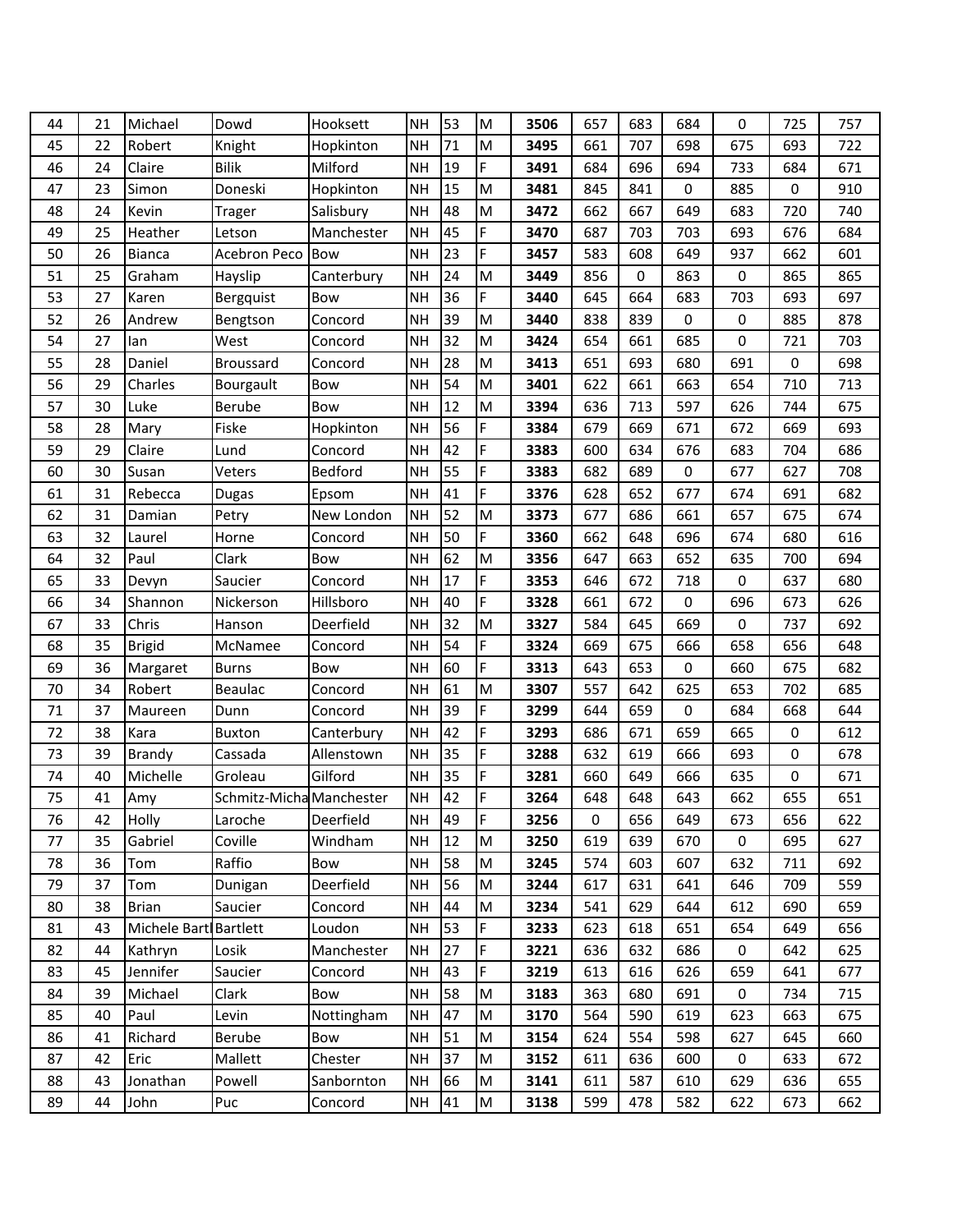| 90  | 45 | David           | <b>Best</b>      | <b>Bow</b>        | <b>NH</b> | 63 | M  | 3132 | 596         | 642 | 0           | 590 | 644 | 660 |
|-----|----|-----------------|------------------|-------------------|-----------|----|----|------|-------------|-----|-------------|-----|-----|-----|
| 91  | 46 | Jacinda         | Peterson         | Canterbury        | <b>NH</b> | 11 | F  | 3126 | 569         | 638 | 636         | 658 | 625 | 561 |
| 92  | 47 | Hope            | Jordan           | Canterbury        | <b>NH</b> | 49 | F  | 3123 | 615         | 610 | 637         | 630 | 621 | 620 |
| 93  | 46 | Timothy         | Dunn             | Concord           | <b>NH</b> | 30 | M  | 3113 | 595         | 625 | 622         | 603 | 632 | 631 |
| 94  | 47 | Howard          | Roemer           | Bow               | <b>NH</b> | 53 | M  | 3112 | 576         | 632 | 616         | 614 | 599 | 651 |
| 95  | 48 | Thom            | Flynn            | Strafford         | <b>NH</b> | 63 | M  | 3106 | 570         | 596 | 598         | 583 | 658 | 671 |
| 96  | 49 | John            | Dowling          | Warner            | <b>NH</b> | 58 | M  | 3093 | 0           | 770 | 749         | 745 | 0   | 829 |
| 97  | 48 | Deborah         | Rosenthal        | Concord           | <b>NH</b> | 53 | F  | 3065 | 621         | 626 | 619         | 433 | 595 | 604 |
| 98  | 50 | Barry           | Guertin          | Bow               | <b>NH</b> | 46 | M  | 3057 | $\mathbf 0$ | 554 | 597         | 601 | 645 | 660 |
| 99  | 49 | Karen           | Wright           | Alton             | <b>NH</b> | 44 | F. | 3056 | 566         | 601 | 621         | 645 | 0   | 623 |
| 100 | 51 | Tim             | Greenlaw         | Kittery           | ME        | 33 | M  | 3053 | 546         | 576 | 594         | 601 | 640 | 642 |
| 101 | 52 | Roger           | Beauchamp        | Manchester        | <b>NH</b> | 50 | M  | 3044 | $\mathbf 0$ | 589 | 602         | 591 | 632 | 630 |
| 102 | 50 | Lesa            | Stone            | Manchester        | <b>NH</b> | 45 | F. | 3043 | 599         | 600 | 615         | 612 | 613 | 603 |
| 103 | 53 | <b>Brewster</b> | <b>Bartlett</b>  | Loudon            | <b>NH</b> | 66 | M  | 3030 | 562         | 593 | 556         | 591 | 642 | 642 |
| 104 | 54 | Michael         | Auger            | Hooksett          | <b>NH</b> | 43 | M  | 3027 | 598         | 618 | 605         | 528 | 525 | 678 |
| 105 | 55 | Matt            | Bedard           | Concord           | <b>NH</b> | 40 | M  | 3024 | 578         | 612 | 599         | 559 | 620 | 615 |
| 106 | 51 | Joanne          | Welch            | Pembroke          | <b>NH</b> | 59 | F  | 3021 | 623         | 610 | $\mathbf 0$ | 577 | 597 | 614 |
| 107 | 52 | Melissa         | Hopf             | Manchester        | <b>NH</b> | 35 | F  | 3001 | 604         | 596 | 605         | 0   | 584 | 612 |
| 109 | 53 | Jamie           | O'Connor         | Center Barnste NH |           | 40 | F  | 2992 | 554         | 576 | 552         | 629 | 610 | 623 |
| 108 | 56 | <b>Brian</b>    | Auger            | Manchester        | <b>NH</b> | 35 | M  | 2992 | 595         | 615 | 591         | 556 | 578 | 613 |
| 110 | 57 | Perry           | Seagroves        | Concord           | <b>NH</b> | 62 | M  | 2982 | 744         | 747 | 703         | 0   | 0   | 788 |
| 111 | 58 | Isaac           | Horn             | Nashua            | <b>NH</b> | 33 | M  | 2965 | 565         | 613 | 600         | 548 | 596 | 591 |
| 112 | 54 | Marilyn         | Nylen            | Webster           | <b>NH</b> | 47 | F. | 2961 | 603         | 584 | 585         | 589 | 600 | 584 |
| 113 | 55 | Michelle        | Lewis            | Canterbury        | <b>NH</b> | 41 | F  | 2950 | 381         | 580 | 618         | 552 | 604 | 596 |
| 114 | 56 | Melissa         | <b>Buckner</b>   | Deerfield         | <b>NH</b> | 39 | F  | 2940 | 519         | 585 | 576         | 620 | 571 | 588 |
| 115 | 59 | Chris           | Northrop         | Concord           | <b>NH</b> | 58 | M  | 2934 | 538         | 586 | 0           | 585 | 620 | 605 |
| 116 | 57 | Kathleen        | Grennen          | Bow               | <b>NH</b> | 25 | F  | 2924 | 740         | 729 | 0           | 765 | 0   | 690 |
| 117 | 60 | Jeffrey         | <b>Flanders</b>  | Belmont           | <b>NH</b> | 51 | M  | 2923 | 0           | 552 | 573         | 581 | 606 | 611 |
| 118 | 58 | Rebecca         | Cleary           | Bow               | <b>NH</b> | 51 | F  | 2906 | 577         | 550 | 557         | 590 | 582 | 600 |
| 119 | 61 | Randy           | Kilanowski       | Campton           | <b>NH</b> | 53 | M  | 2903 | 523         | 555 | 573         | 551 | 618 | 606 |
| 120 | 59 | Amaris          | Beal             | Goffstown         | <b>NH</b> | 37 | F  | 2900 | 580         | 594 | 584         | 561 | 572 | 570 |
| 121 | 62 | Derek           | Peterson         | Lynn              | MA        | 45 | M  | 2884 | 496         | 274 | 553         | 623 | 572 | 640 |
| 122 | 60 | Monique         | Berube           | Bow               | <b>NH</b> | 44 | F  | 2881 | 706         | 542 | 546         | 542 | 542 | 545 |
| 123 | 61 | Kandy           | Fredette         | Webster           | <b>NH</b> | 56 | F  | 2875 | 0           | 602 | 590         | 473 | 606 | 604 |
| 124 | 63 | Ray             | Brown            | Hillsboro         | <b>NH</b> | 53 | M  | 2874 | 578         | 578 | 0           | 559 | 617 | 542 |
| 125 | 62 | Robin           | Davis            | Epsom             | <b>NH</b> | 46 | F  | 2866 | 563         | 562 | 582         | 600 | 0   | 559 |
| 126 | 64 | Sam             | Paiton           | Hooksett          | <b>NH</b> | 43 | M  | 2847 | 573         | 575 | 532         | 583 | 0   | 584 |
| 127 | 63 | Crystal         | Carroll          | Concord           | <b>NH</b> | 26 | F  | 2793 | 519         | 539 | 576         | 392 | 571 | 588 |
| 128 | 64 | Michelle        | Edwards          | Chichester        | <b>NH</b> | 44 | F  | 2788 | 473         | 485 | 495         | 574 | 598 | 636 |
| 129 | 65 | John            | Jordan           | Canterbury        | <b>NH</b> | 51 | M  | 2788 | 0           | 561 | 550         | 557 | 582 | 538 |
| 130 | 66 | Jamie           | Staton           | Manchester        | <b>NH</b> | 47 | M  | 2785 | 678         | 695 | 0           | 671 | 0   | 741 |
| 131 | 65 | Eleanor         | <b>Broussard</b> | Concord           | <b>NH</b> | 26 | F  | 2776 | 544         | 555 | 555         | 560 | 562 | 499 |
| 132 | 66 | Abigail         | Jones            | Concord           | <b>NH</b> | 34 | F. | 2769 | 515         | 544 | 544         | 539 | 551 | 591 |
| 133 | 67 | Ben             | Berube           | Bow               | <b>NH</b> | 10 | M  | 2758 | 636         | 513 | 500         | 462 | 645 | 464 |
| 134 | 68 | Nicole          | Doherty          | Laconia           | <b>NH</b> | 28 | M  | 2746 | 505         | 526 | 537         | 571 | 0   | 607 |
| 135 | 67 | Chrissy         | Lucas            | Penacook          | <b>NH</b> | 36 | F  | 2738 | 572         | 516 | 526         | 562 | 547 | 531 |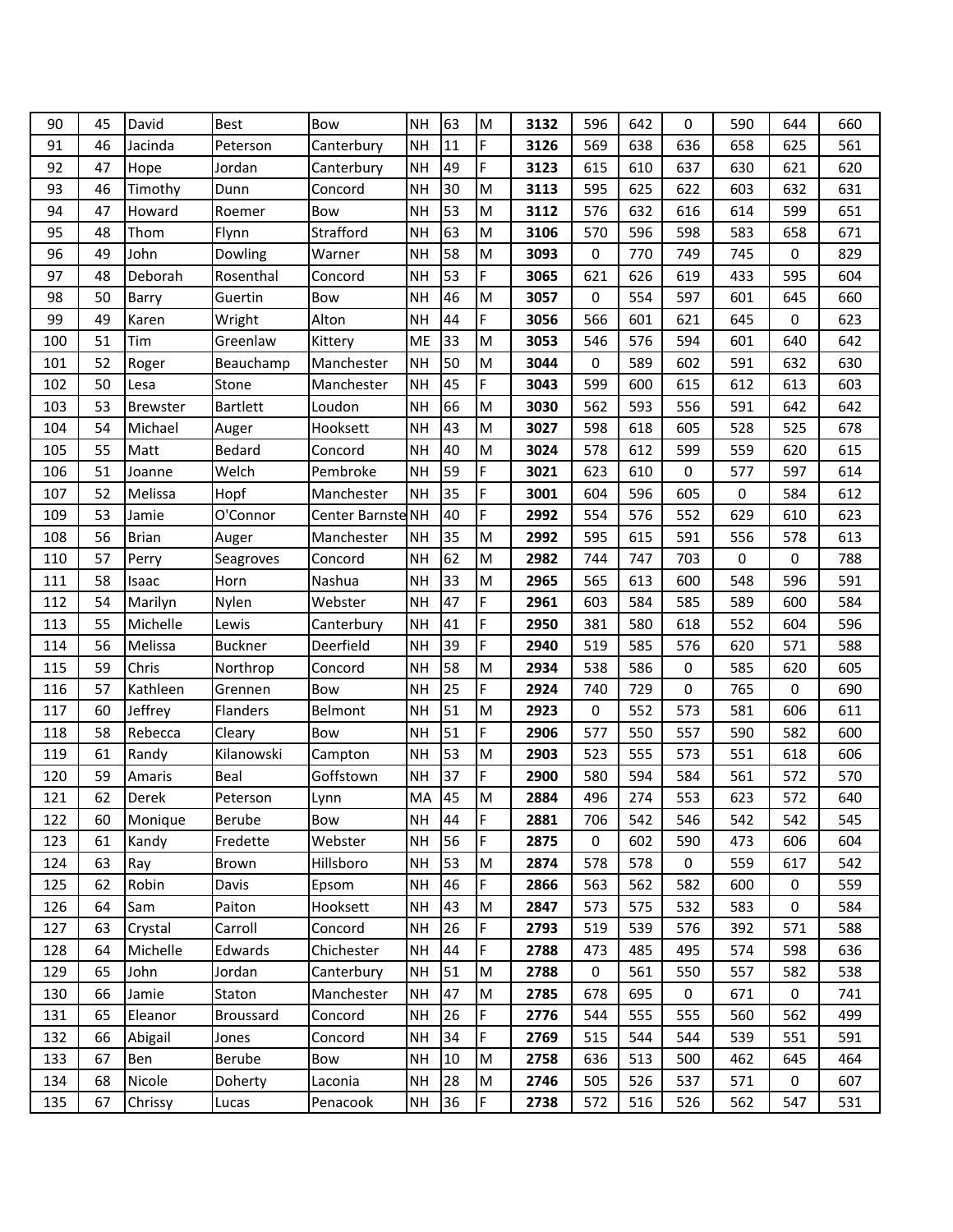| 136 | 68 | Bonnie        | Beyer          | Concord    | <b>NH</b> | 62             | F | 2724 | 535         | 532 | 565 | 548         | 544              | 527 |
|-----|----|---------------|----------------|------------|-----------|----------------|---|------|-------------|-----|-----|-------------|------------------|-----|
| 137 | 69 | Kelly         | Webster        | Concord    | NH        | 34             | F | 2685 | 526         | 537 | 526 | 553         | 0                | 543 |
| 138 | 70 | Stephanie     | Levin          | Nottingham | <b>NH</b> | 43             | F | 2684 | 509         | 512 | 529 | 554         | 534              | 555 |
| 139 | 71 | Melissa       | Van Sickle     | Concord    | <b>NH</b> | 48             | F | 2670 | 605         | 372 | 0   | 770         | 479              | 444 |
| 140 | 72 | Kathleen      | Hayward        | Laconia    | NH        | 37             | F | 2667 | 564         | 559 | 577 | $\mathbf 0$ | 576              | 391 |
| 141 | 73 | Kaplan        | Mary           | Frankin    | <b>NH</b> | 54             | F | 2631 | 508         | 521 | 530 | 542         | 530              | 507 |
| 142 | 69 | Vincent       | Pagano         | Epsom      | <b>NH</b> | 17             | M | 2628 | 605         | 662 | 694 | 0           | 0                | 667 |
| 143 | 74 | Rhonda        | Kilanowski     | Campton    | NH        | 52             | F | 2626 | 510         | 521 | 525 | 425         | 517              | 553 |
| 144 | 75 | Anne-Marie    | Guertin        | Bow        | NH        | 44             | F | 2621 | 0           | 526 | 543 | 541         | 513              | 498 |
| 145 | 70 | Adam          | Gerhard        | Newmarket  | <b>NH</b> | 39             | M | 2593 | 521         | 509 | 525 | 512         | 0                | 526 |
| 146 | 71 | Gavin         | <b>Buxton</b>  | Canterbury | NH        | $\overline{7}$ | M | 2590 | 536         | 598 | 573 | 317         | $\Omega$         | 566 |
| 147 | 76 | Molly         | Herring        | Manchester | NH        | 25             | F | 2580 | 540         | 526 | 517 | 516         | 0                | 481 |
| 148 | 77 | Jessica       | Lemear         | Manchester | <b>NH</b> | 20             | F | 2578 | 569         | 473 | 532 | 450         | 424              | 554 |
| 149 | 78 | Ashley        | Palma          | Concord    | NH        | 23             | F | 2567 | $\mathbf 0$ | 501 | 497 | 532         | 530              | 507 |
| 150 | 79 | Heather       | <b>Battles</b> | Nashua     | <b>NH</b> | 38             | F | 2563 | 0           | 492 | 513 | 557         | 504              | 497 |
| 151 | 72 | James         | Vaillancourt   | Northwood  | <b>NH</b> | 59             | M | 2558 | 466         | 503 | 508 | 462         | 537              | 544 |
| 152 | 80 | Abigail       | Hayward        | Laconia    | NH        | $\overline{7}$ | F | 2539 | 548         | 547 | 505 | 548         | 0                | 391 |
| 153 | 73 | Jack          | Blanchette     | Bow        | NH        | 61             | M | 2523 | 480         | 497 | 486 | 474         | 533              | 527 |
| 154 | 81 | Heidi         | Camire         | Manchester | <b>NH</b> | 35             | F | 2509 | 0           | 825 | 0   | 819         | 0                | 865 |
| 155 | 74 | Armand        | Auger          | Manchester | NH        | 67             | M | 2505 | 478         | 492 | 500 | 472         | 508              | 527 |
| 156 | 75 | Andy          | Jones          | Plymouth   | <b>NH</b> | 58             | M | 2487 | 461         | 473 | 485 | 0           | 542              | 526 |
| 157 | 82 | <b>Brooke</b> | Adams          | Temple     | NH        | 42             | F | 2445 | 487         | 495 | 487 | 492         | 353              | 484 |
| 158 | 83 | Isabella      | Lewis          | Canterbury | NH        | 11             | F | 2439 | 461         | 494 | 463 | 526         | 495              | 382 |
| 159 | 84 | Amy           | Culberson      | Pembroke   | <b>NH</b> | 40             | F | 2435 | 471         | 489 | 526 | $\mathbf 0$ | 508              | 441 |
| 160 | 85 | Heather       | Brown          | Manchester | <b>NH</b> | 47             | F | 2422 | 442         | 478 | 483 | 392         | 490              | 529 |
| 161 | 86 | Patti         | Bernier        | Epsom      | <b>NH</b> | 51             | F | 2415 | 0           | 593 | 0   | 618         | 577              | 627 |
| 162 | 76 | Baidyn        | Lewis          | Canterbury | <b>NH</b> | $\overline{9}$ | M | 2410 | 490         | 445 | 451 | 472         | 518              | 479 |
| 163 | 87 | Emily         | Horn           | Nashua     | NH        | 31             | F | 2390 | 487         | 478 | 472 | 482         | 466              | 471 |
| 164 | 88 | Ellen         | Belair         | Tilton     | <b>NH</b> | 62             | F | 2341 | 475         | 460 | 458 | 477         | 457              | 471 |
| 165 | 77 | Brandyn       | Lewis          | Canterbury | <b>NH</b> | 43             | M | 2322 | 490         | 441 | 451 | 446         | 456              | 479 |
| 166 | 78 | Rick          | Cibotti        | Concord    | <b>NH</b> | 61             | M | 2315 | 541         | 0   | 0   | 550         | 611              | 613 |
| 167 | 89 | Tamar         | Roberts        | Bow        | <b>NH</b> | 58             | F | 2283 | 437         | 457 | 459 | 455         | 459              | 453 |
| 168 | 79 | Nathan        | Wright         | Alton      | <b>NH</b> | 15             | M | 2250 | 0           | 536 | 540 | 547         | 0                | 627 |
| 169 | 90 | Donna         | Clark          | Bow        | <b>NH</b> | 53             | F | 2238 | 411         | 385 | 489 | 0           | 471              | 482 |
| 170 | 80 | Noah          | Lowe           | Strafford  | <b>NH</b> | $8\,$          | M | 2224 | 418         | 422 | 384 | $\mathbf 0$ | 596              | 404 |
| 171 | 81 | Owen          | Culberson      | Pembroke   | NH        | 13             | M | 2198 | 417         | 436 | 466 | 0           | 471              | 408 |
| 172 | 82 | Joe           | Boyle          | Deerfield  | <b>NH</b> | 75             | M | 2190 | 392         | 288 | 0   | 494         | 500              | 516 |
| 173 | 83 | Owen          | David          | Pittsfield | NH        | 49             | M | 2140 | 419         | 464 | 0   | 405         | 436              | 416 |
| 174 | 91 | Kayla         | Buxton         | Canterbury | NH        | 10             | F | 2138 | 424         | 428 | 463 | 441         | $\boldsymbol{0}$ | 382 |
| 175 | 84 | Trevor        | Hanson         | Concord    | <b>NH</b> | 21             | M | 2135 | 727         | 0   | 741 | 0           | 0                | 667 |
| 176 | 85 | Robert        | Rich           | Epsom      | NH        | 61             | M | 2116 | 0           | 393 | 394 | 419         | 434              | 476 |
| 177 | 92 | Peggy         | Jones          | Plymouth   | <b>NH</b> | 52             | F | 2110 | 418         | 402 | 416 | 427         | 434              | 415 |
| 178 | 93 | Karen         | Shea           | Hooksett   | <b>NH</b> | 54             | F | 2095 | 417         | 387 | 408 | 421         | 434              | 415 |
| 179 | 86 | Andrew        | Lowe           | Strafford  | <b>NH</b> | 47             | M | 2086 | 418         | 422 | 384 | $\pmb{0}$   | 457              | 405 |
| 180 | 94 | Kathryn       | Groleau        | Gilford    | <b>NH</b> | 63             | F | 2084 | 388         | 395 | 412 | 435         | 421              | 421 |
| 181 | 87 | Adam          | Rosenthal      | Concord    | <b>NH</b> | 58             | M | 2066 | 398         | 412 | 403 | 400         | 425              | 426 |